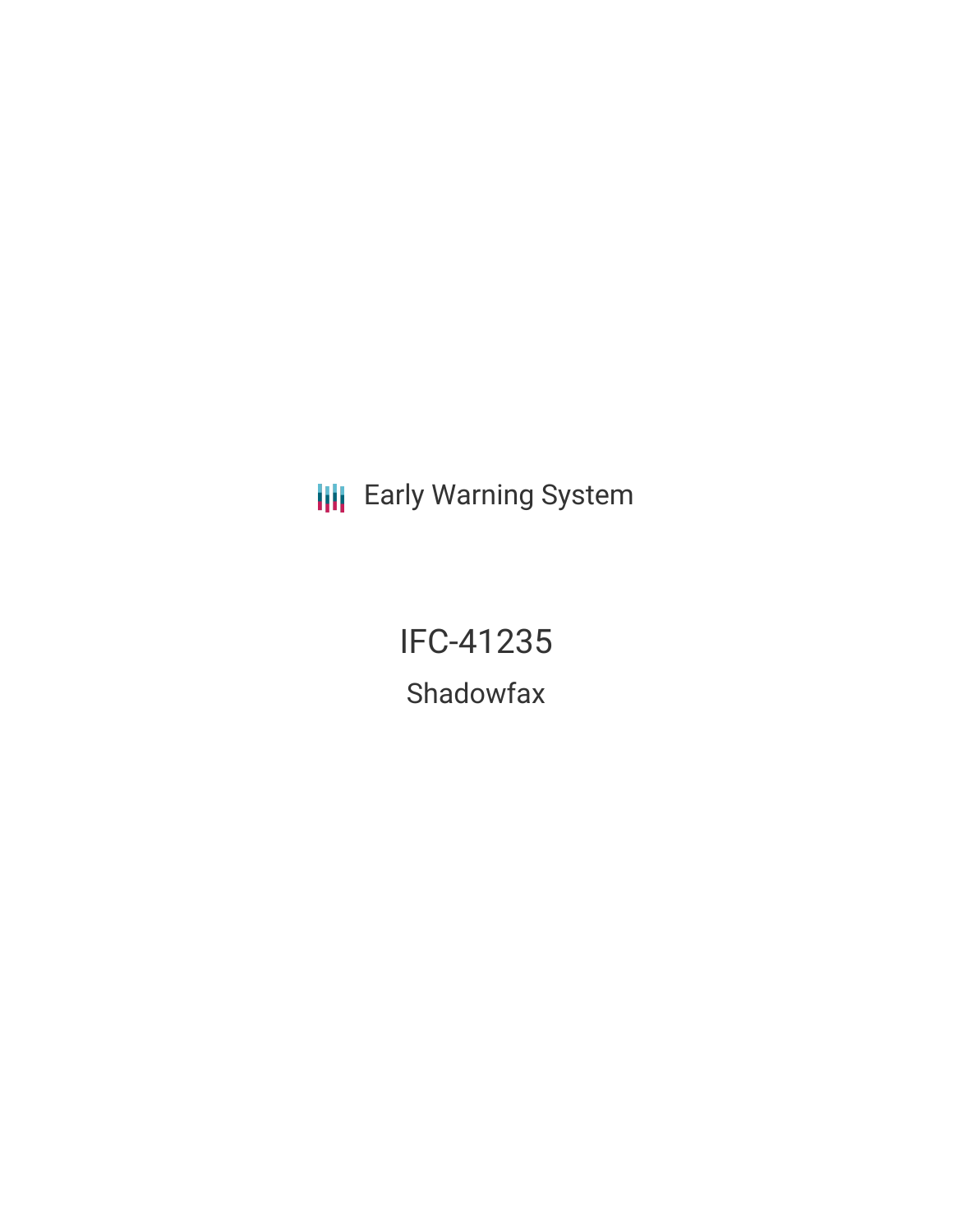## **Quick Facts**

| <b>Countries</b>              | India                                   |
|-------------------------------|-----------------------------------------|
| <b>Specific Location</b>      | Bangalore and other 80 cities in India  |
| <b>Financial Institutions</b> | International Finance Corporation (IFC) |
| <b>Status</b>                 | Proposed                                |
| <b>Bank Risk Rating</b>       | B                                       |
| <b>Borrower</b>               | SHADOWFAX TECHNOLOGIES PRIVATE LIMITED  |
| <b>Sectors</b>                | Industry and Trade, Infrastructure      |
| <b>Investment Type(s)</b>     | Equity                                  |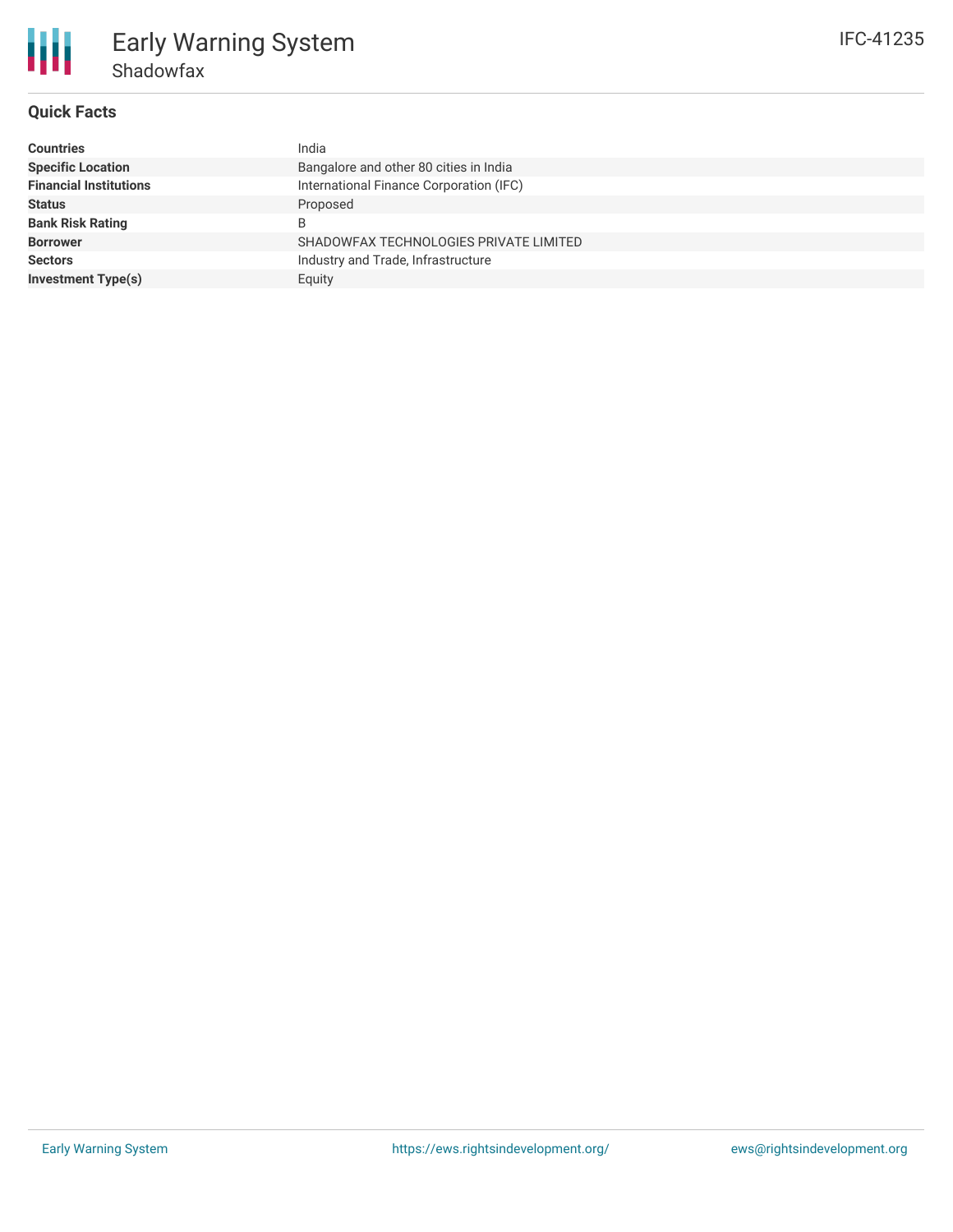

# **Project Description**

According to IFC, "Shadowfax is an Indian technology based last-mile express logistics company serving clients across food, grocery, pharmacy and ecommerce. It is headquartered in Bangalore, India with regional offices in Delhi, Mumbai and Hyderabad. IFC funds are expected to be deployed for expansion to new cities and customers, sales and marketing, and to build new products and rolls out more API integrations with new/existing clients."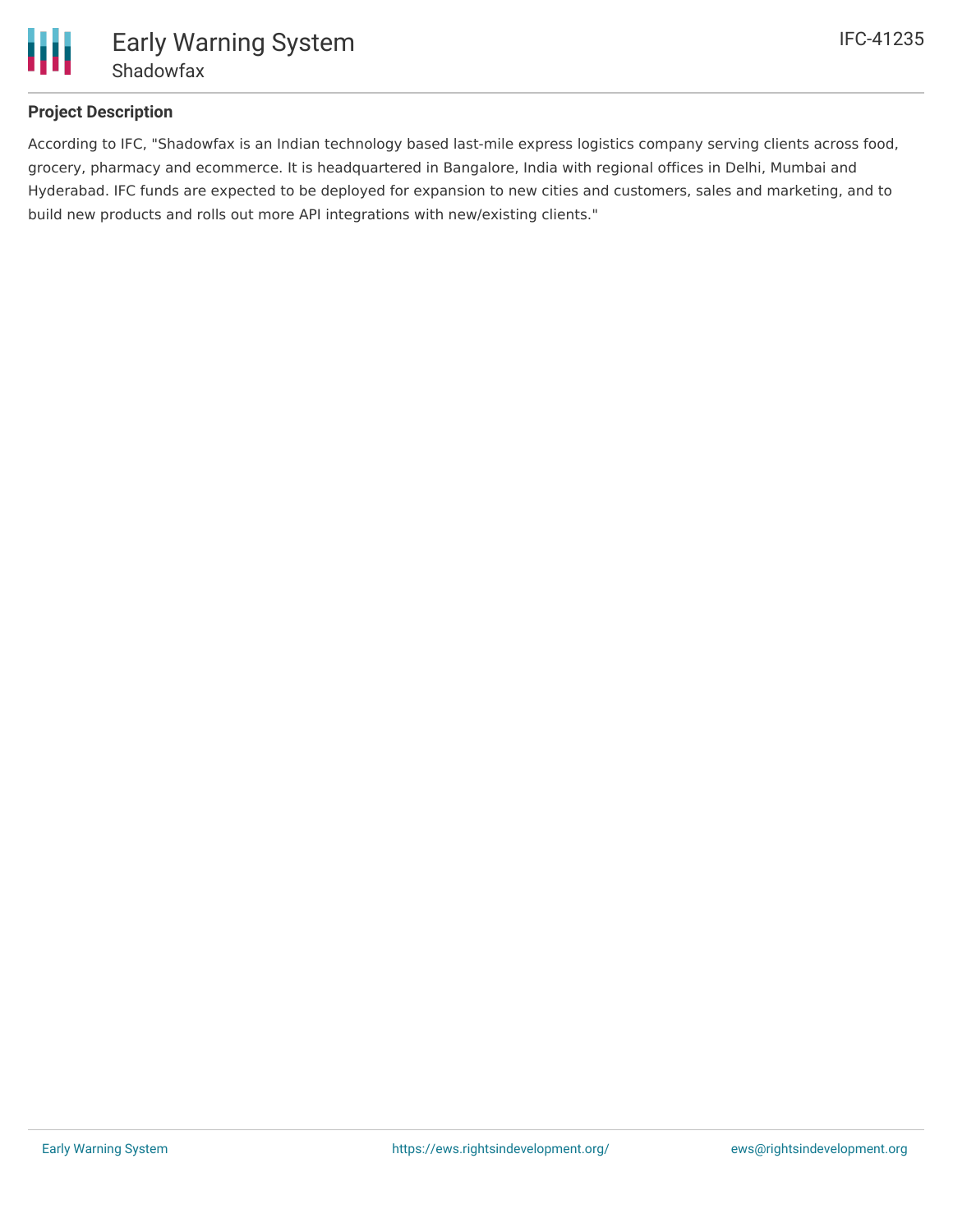# **Investment Description**

• International Finance Corporation (IFC)

\*No investment information provided at the time of disclosure.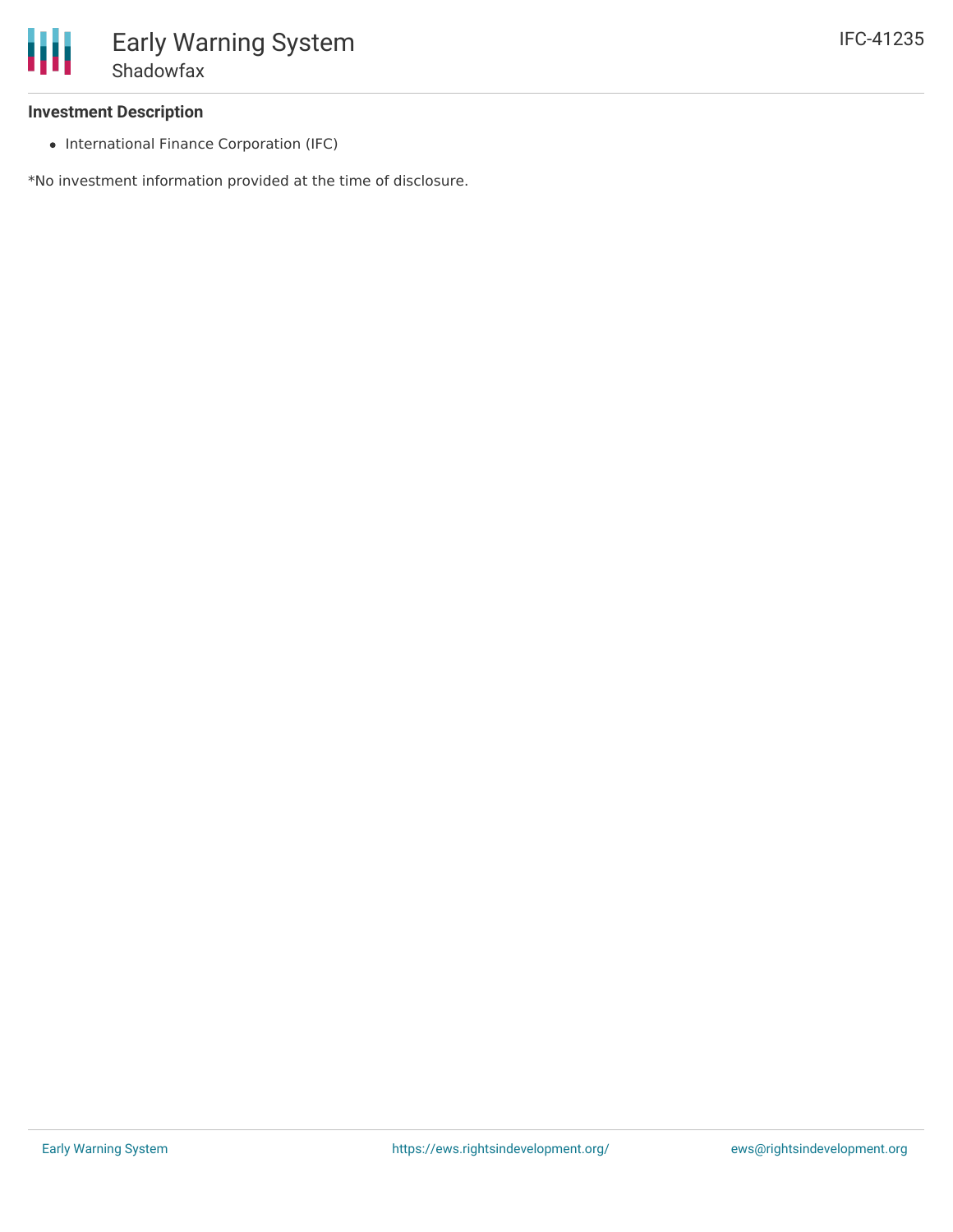

# **Private Actors Description**

According to IFC, the company was founded by Abhishek Bansal (currently serves as CEO, ex-Hay Group) and Vaibhav Khandelwal (currently serves as CTO, ex- System Two Advisors). Existing investors include Eight Roads Ventures, NGP Capital, Qualcomm Ventures and Mirae Asset Management.